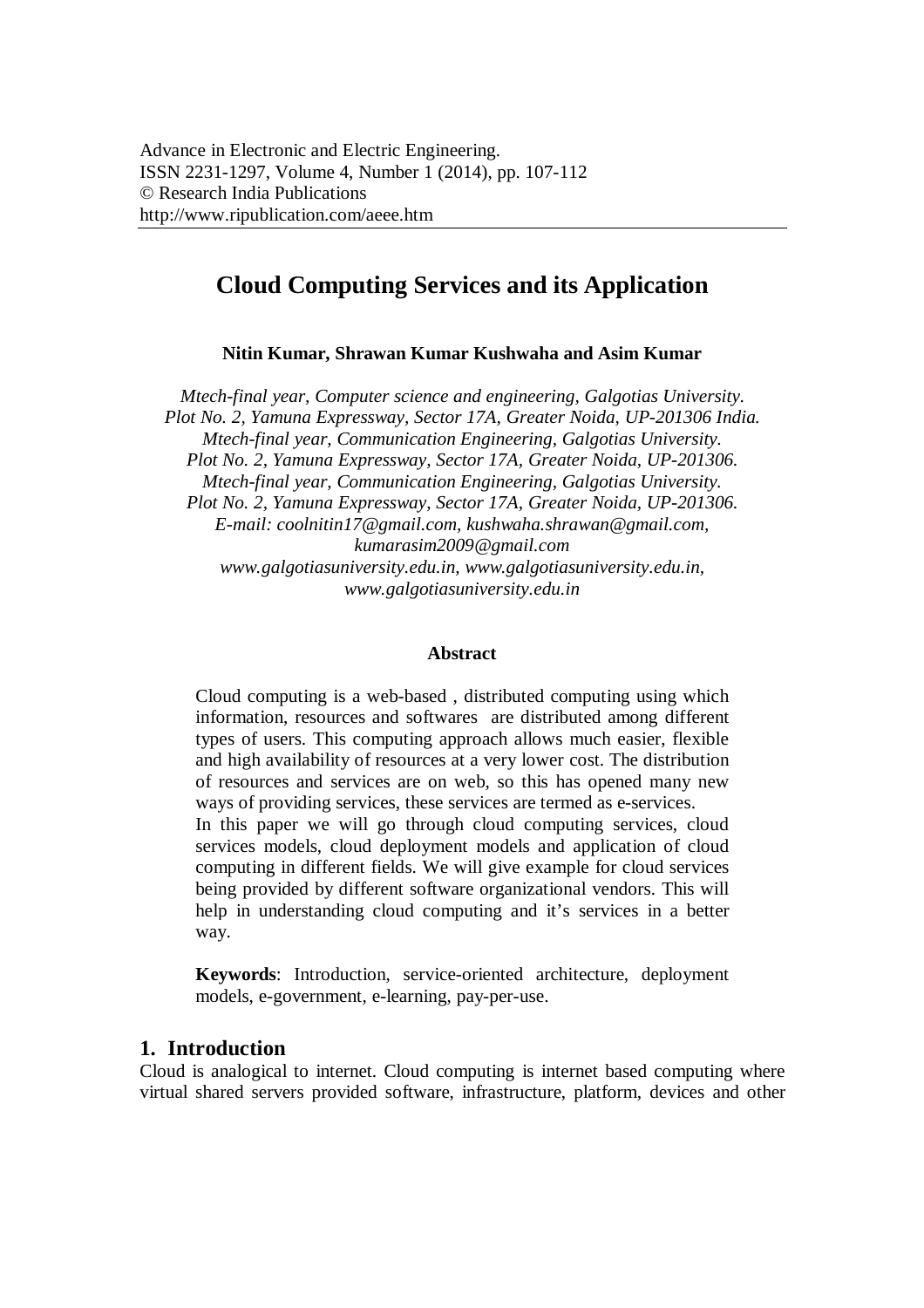resources and hosting to customers on a pay-as- you-use basis. Cloud computing customers do not own the physical infrastructure rather they rent the usage from a third party provider. They use resources as a service for performing a task and pay only for what they are utilizing. IT organization vendors provide services to the customers which are in turn utilized by customers on pay-per –use basis. Customers can access these services provided by vendors using web-browser. Huge amount of data is stored in many cloud servers and the collection of servers forms a Data center.

The services provided by vendors can be classified in three models that actually depict how services are being provided to the customers. Service models are service oriented architecture that tells us about the different level of abstraction. They are as follows:-

#### **1.1 Platform as a Service (PaaS)**

Paas supplies all the resources required to build applications and services completely by using internet without having to download or install software. PaaS services include application design, development and hosting. Other services include collaboration, web service integration, DB integration, security, scaling etc.

Users don't have to worry about purchasing hardware and software or hire experts for management of the software and hardware, it provides flexibility in installing software on system, scalability is a another advantage of the PaaS. A downfall of the PaaS is the lack of interoperability and portability among providers.

#### **1.2 Software as a Service (SaaS)**

Software as a service is the model in which an application is hosted as a service to customers who access it via the internet. It provides us the facility of using different software application, operating system and resources without the need of installing them on your own machine, upgrading and buying licensees.

#### **1.3 Infrastructure as Service (IaaS)**

This model is responsible for providing virtualized computing resources, network resources with IaaS users assemble their own virtual cluster on which they are responsible for installing, maintaining and executing their own virtual cluster on which they are responsible for installing, maintaining and executing their own software stack. IaaS uses different tools for virtualizing and converting physical resources to logical resources that can be provisioned and published to customers as needed.

#### **2. Classification of Cloud Computing Deployment Models**

We can classify the cloud computing system in 4 categories, they are as follows:-

#### **2.1 Public Cloud**

In this deployment model services and infrastructures are made available to different types of customers and used publicly by general people/users. This type of cloud is managed by cloud services provider offering services to the consumers on pay-per- use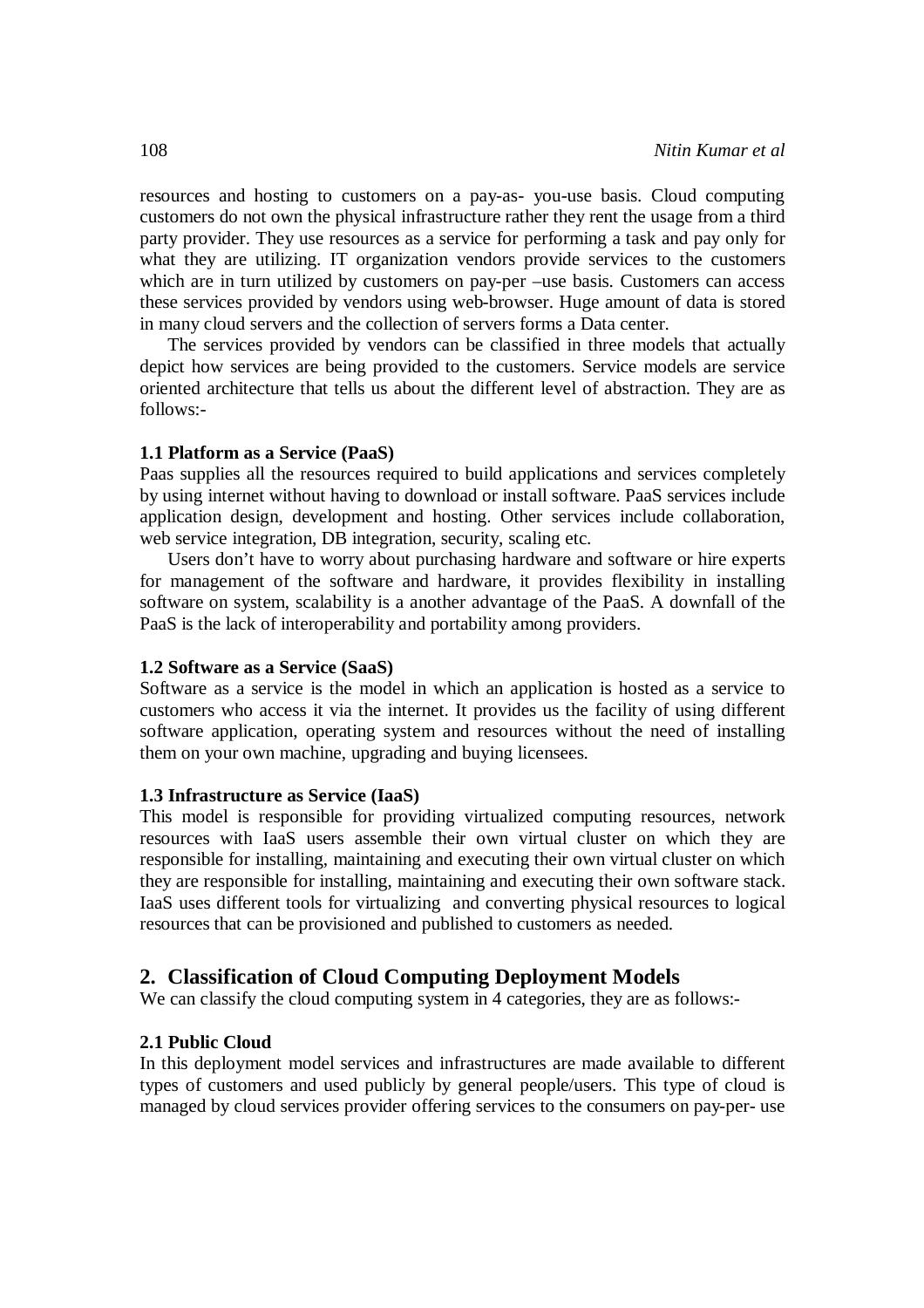basis. Consumers are considered authorized by default, so security and privacy are big issues in it. Examples of public cloud are Amazon EC2, Google App Engine etc.

## **2.2 Private Cloud**

In this type of cloud the computing resources are used and operated exclusively by one organization owing that cloud. It is more secured than public clouds because their users are trusted users inside the organization. Examples of private cloud are IBM cloud, Microsoft cloud, any private institutional cloud etc.

## **2.3 Community Cloud**

In community model the infrastructure is shared by several organizations with the same policy and compliance considerations. This helps to further reduce cost as compared to a private cloud, as it is shared by large groups. Various state level government departments requiring access to the same data relating to roads, hospitals, electrical stations infrastructures use community model for gathering information.

## **2.4 Hybrid Cloud**

This deployment model helps business to take advantage of secured applications and data hosting on private cloud, while still enjoying cost benefits. An organization may store sensitive client data in house on a private cloud application, but inter-connect that application to a billing application provided on a public cloud as a software service.

| Deployment Model       | <b>Scope of Services</b>                     | <b>Managed by</b>   | <b>Security Level</b> |
|------------------------|----------------------------------------------|---------------------|-----------------------|
| <b>Public model</b>    | General public and Cloud                     | service low         |                       |
|                        | large industry groups   provider             |                     |                       |
| <b>Private model</b>   | Single organization                          | Single organization | high                  |
| <b>Community model</b> | Organization those Several organization high |                     |                       |
|                        | share the same policy, or Cloud service      |                     |                       |
|                        | mission and same providers                   |                     |                       |
|                        | security aspects                             |                     |                       |
| <b>Hybrid model</b>    | Organization                                 | and Organization    | and medium            |
|                        | public                                       | public              |                       |

**Table 1:** Comparison of Cloud Computing Deployment models.

# **3. Main Characteristics of Cloud Computing**

Although there are many parameters on the basis of which you can characterize a cloud computing environment but five important characteristics of a cloud computing environment are as follows:-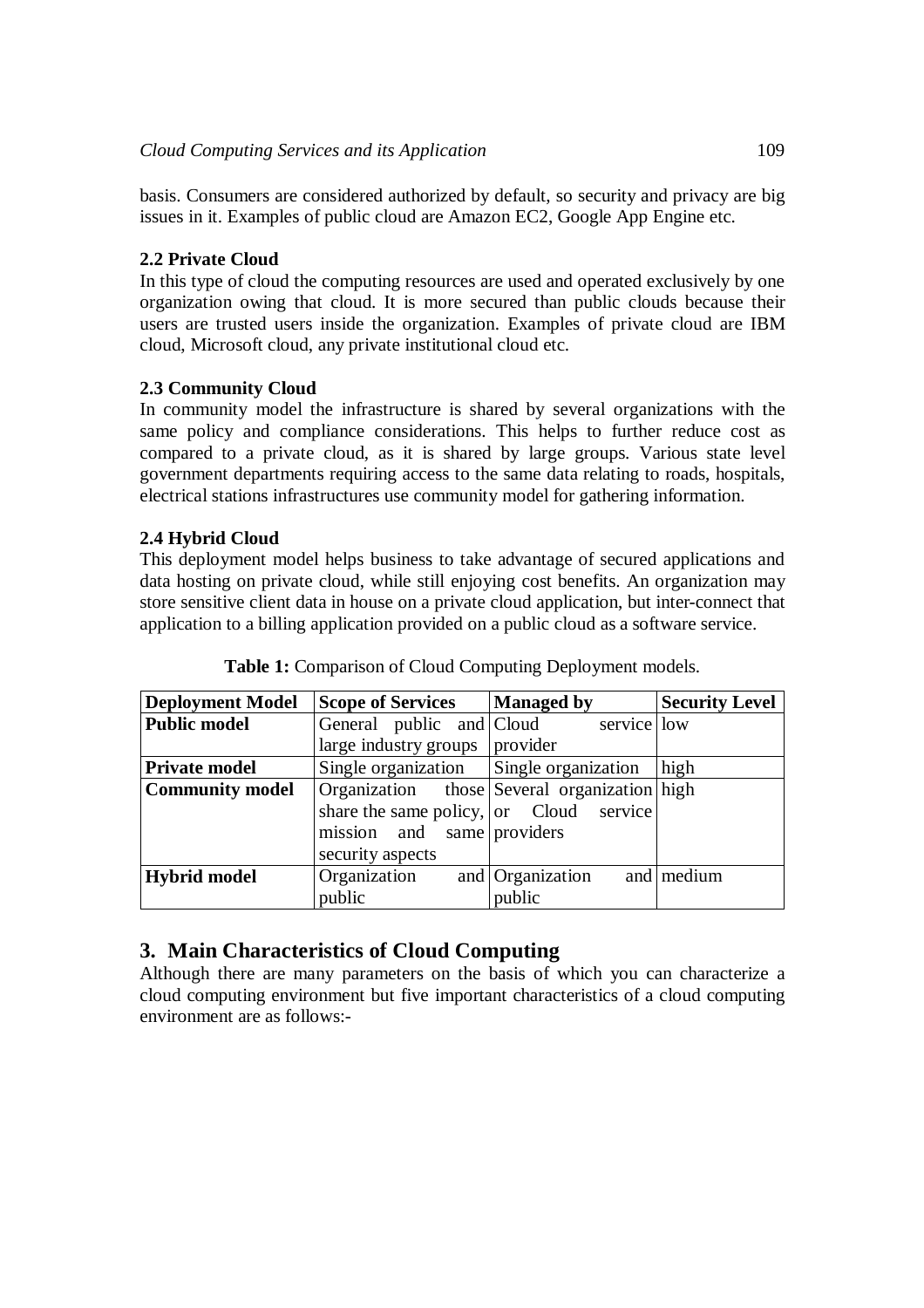#### **3.1 Universal access**

Capabilities are available over the network and accessed through standard mechanism that promotes the use of heterogeneous thin or thick client platform like mobile phones, tablets, laptops etc.

#### **3.2 Scalable Services**

The infrastructure of the cloud is very elastic to expand with respect to nodes and the services. Cloud providers have the capability to add new nodes in the cloud and adding services for the customers in the cloud.

#### **3.3 On-Demand self services**

Cloud provides us the capability of consuming computing resources such as server time, network and storage automatically without the interaction of any human being.

#### **3.4 Pay-Per-Use scenario**

Services provided by the cloud service providers are not free of cost; customers have to pay for accessing and using the services but only for what they use.

#### **3.5 Collaboration**

Cloud allows many individual organizations to collaborate and work together for finding the solution to a problem or for any research work.

Some other characteristics of cloud are:-

Reliability, customization, measured services, management, virtualization.

# **4. Some Examples of Cloud Service Providers**

## **4.1 Google**

It has become a synonym for the word "search". People are noticed often saying that "Just Google it and you will find everything. But it is not the only thing Google provide as service it also provides us the cloud services like: - **G-mail**, **Google docs**, **Picasa**, **Google Analytics**, **Google Ad words and Ad sense**.

## **4.2 Microsoft**

It provides its own platform for providing a set of cloud services offered to users and application developers. Services run in Microsoft Data centre. Services provided by Microsoft are: - **Windows Azure**, **SQL Azure**, **Windows Azure App Fabric and Windows Azure Marketplace**.

## **4.3 Amazon Web Services (AWS)**

It provides a cloud computing platform for all business sizes. AWS helps business organization to choose their own computing platform as in need of the organization and pay for what they use. Services provided AWS are:- **Amazon Elastic compute cloud, Amazon Simple Storage services, Amazon Virtual Private Cloud, Amazon Cloud front, Amazon Relational Database and Amazon Simple Queue services.**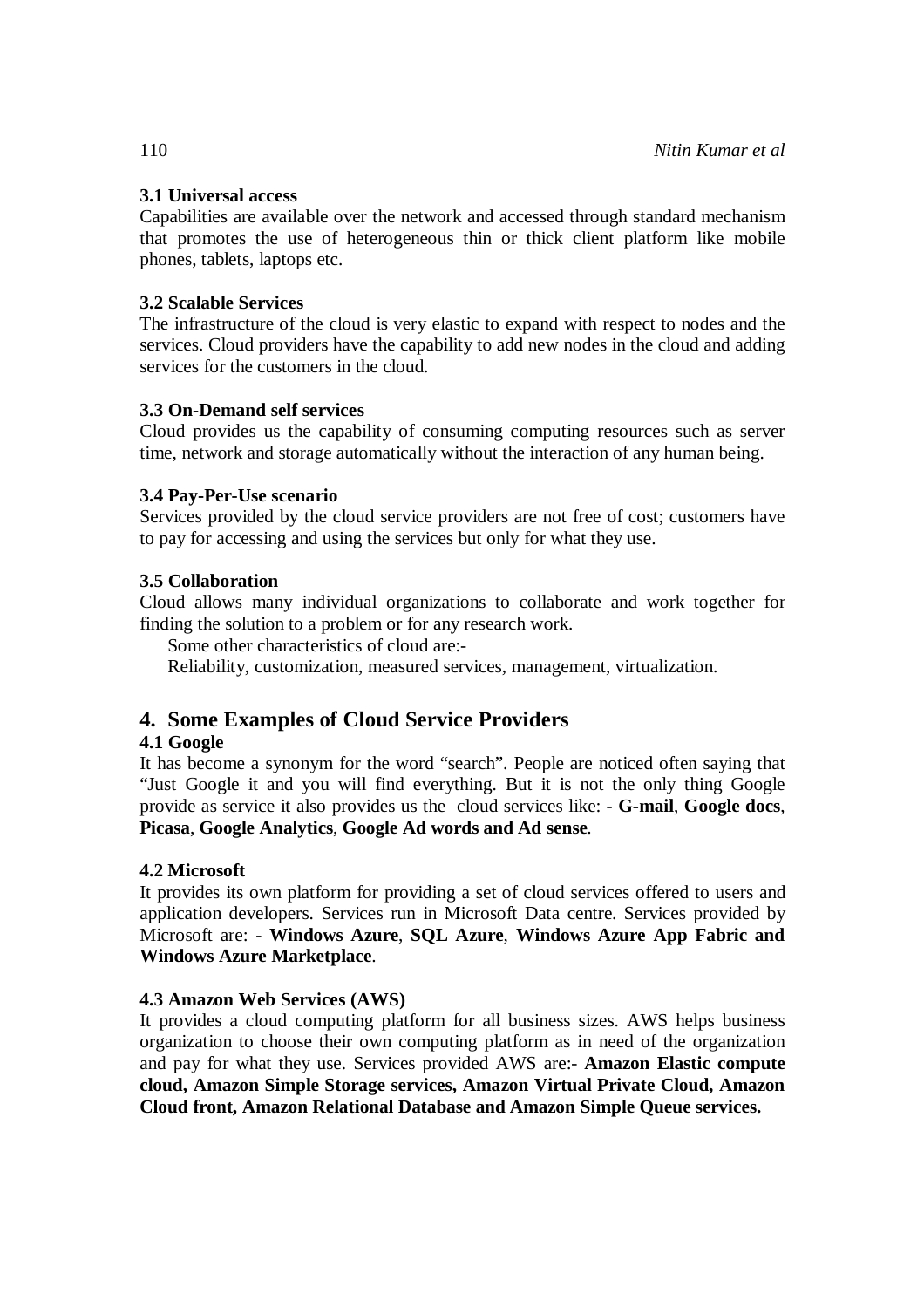# **5. Applications of Cloud Computing**

Cloud Computing is one of the most dominant field of computing resources online because sharing and management of resources is easy using cloud. These properties have made it an active component in the following fields as follows:-

## **5.1 E-Learning**

It is a new trend in the field of education that provides an attractive environment for students, faculty members, and researchers. Students, faculty members, researchers can connect to the cloud of their organization and access data and information from there.

## **5.2 Enterprise resource planning (ERP)**

Use of Cloud in ERP comes into existence when the business of any organization grows. The work of managing applications, human resources, payroll etc becomes expensive and complex. To overcome it service providers can install ERP in the cloud itself.

#### **5.3 E-Governance**

Cloud computing can improve the functioning of a government by improving the way it provides the services to its citizens, institutions and cooperation with other governments. This can be done by expanding the availability of environment, making environment more scalable and customized. It also cut off the burden of managing, installing and upgrading applications.

| <b>Application</b> | <b>Services provided</b>                                               |
|--------------------|------------------------------------------------------------------------|
| E-learning         | E-mail, simulation tools, files broadcasting, class recording, virtual |
|                    | classrooms, virtual labs, surveys, education forums                    |
| <b>ERP</b> Cloud   | Supply chain and vendor, project and HR Management, customer           |
|                    | Relationship management, finance and accounting                        |
| E-governance       | Complaint resolution system, employee management system, E-            |
|                    | police, E-court, payment and tax system, agriculture and food,         |
|                    | industry and energy                                                    |

**Table 2:** Different applications of cloud computing.

# **6. Conclusion**

Cloud computing is a widely used technology providing many types of services to the customers online on the basis of Pay-Per-Use mechanism. Different type of cloud deployment models are available for making information available to the customers but each having its own significance depending upon the scope and who is going to use it and hence the security of the deployment models also varies accordingly. Table 1 describes the scope and the security of the deployment models. However due to the collaborative nature and the heterogeneous environment of cloud many security and privacy issues are dominant issues in cloud. Many cloud service providers like